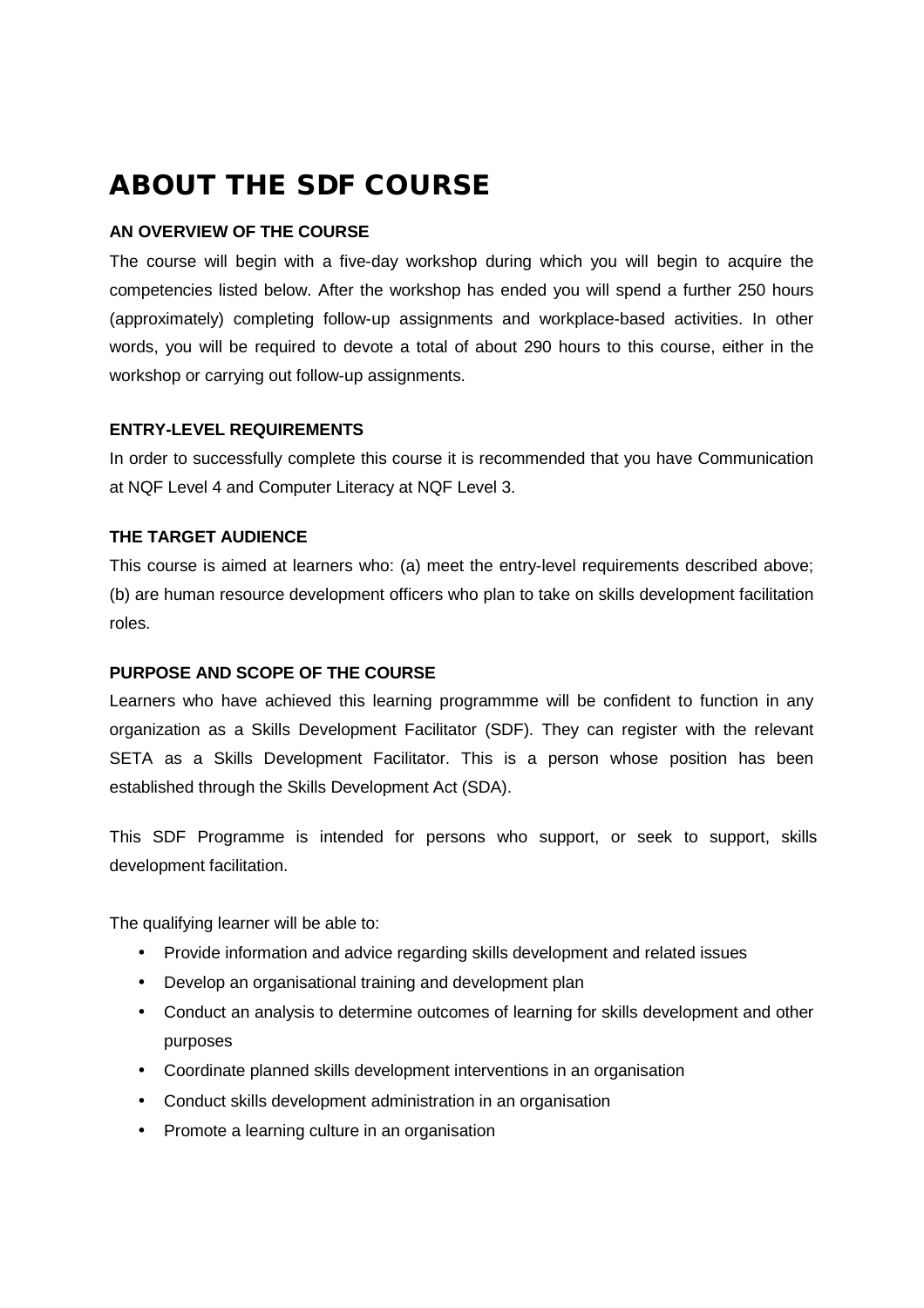#### **RELEVANT UNIT STANDARDS**

This course will be based around the following Unit Standards:

| US ID                | <b>Unit Standard Title</b>                                                                         | <b>NQF Level</b> | <b>Credits</b> |
|----------------------|----------------------------------------------------------------------------------------------------|------------------|----------------|
| 15221                | Provide information and advice regarding skills<br>development and related issues                  | 5                | 4              |
| 15217                | Develop an organisational training and development plan                                            | 5                | 6              |
| 15218                | Conduct an analysis to determine outcomes of learning<br>for skills development and other purposes | 6                | 4              |
| 15232                | Coordinate planned skills development interventions in<br>an organisation                          | 5                | 6              |
| 15227                | Conduct skills development administration in an<br>organisation                                    | 4                | 4              |
| 252041               | Promote a learning culture in an organisation                                                      | 5                | 5              |
| <b>Total Credits</b> |                                                                                                    |                  | 29             |

#### **THE WORKSHOP COMPONENT OF THE COURSE**

By the end of the workshop you will be able to:

#### **Module 0ne: US 15221: Provide information and advice regarding skills development and**

#### **related issues**

SO1: Legislation relative to skills development is identified and outlined in terms of purposes and key elements

SO2: Provide information and advice concerning learning and assessment

SO3: Provide advice to an organisation concerning the promotion of skills development

#### **Module Two: US 15217: Develop an organisational training and development plan**

SO1: Conduct an analysis to identify and define the skills requirements of the organisation

SO2: Analyse current skills and develop skills profile of the organisation

SO3: Define training and development needs and establish priorities

SO4: Develop a training and development plan

# **Module Three: US 15218: Conduct an analysis to determine outcomes of learning for skills development and other purposes**

- SO1: Plan and organise the analysis process
- SO2: Conduct the analysis
- S03:Develop and verify a matrix of outcomes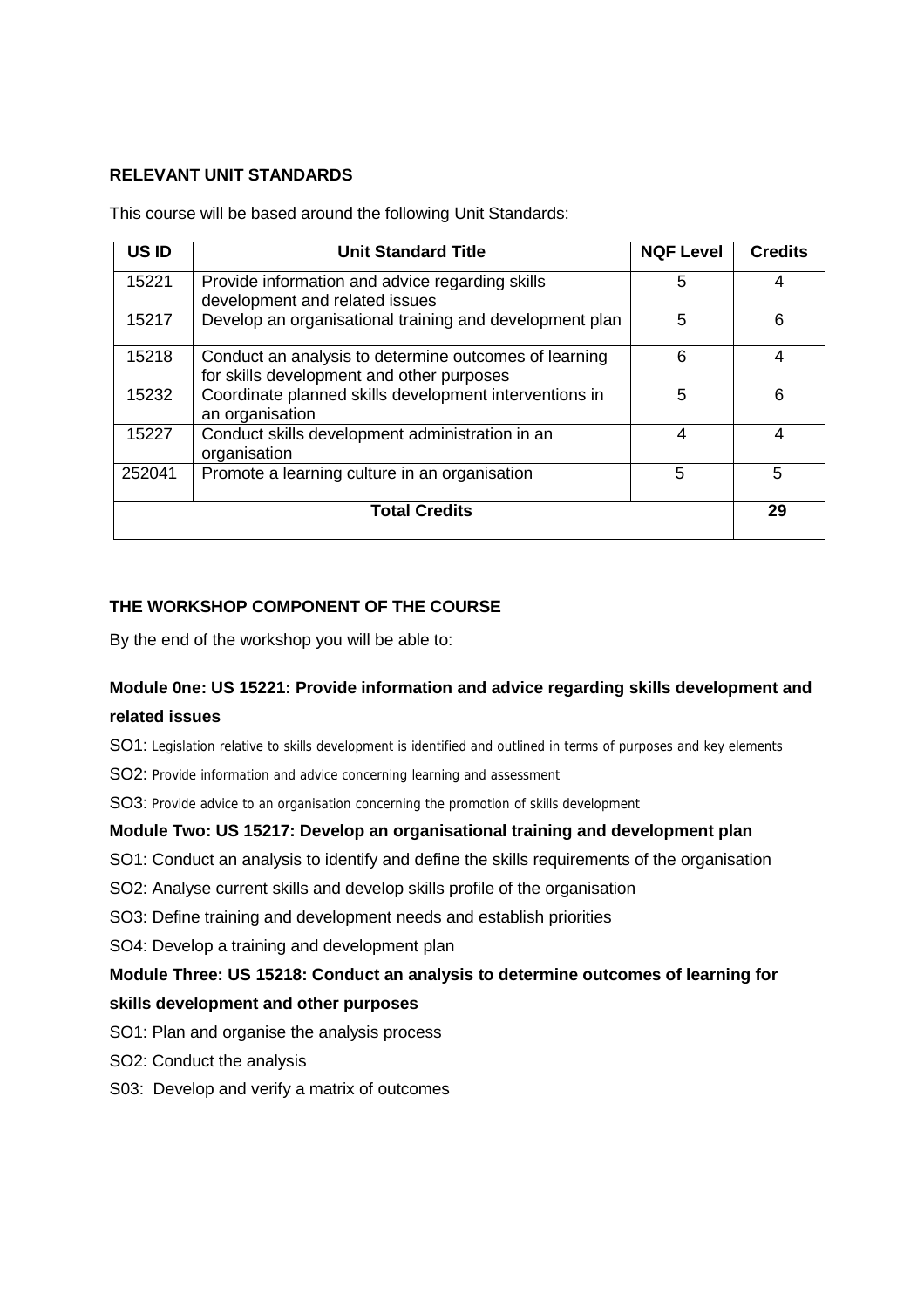# **Module Four: US 15232: Coordinate planned skills development interventions in an organisation**

- SO1: Identify and prioritise learners' learning requirements
- SO2: Plan and organise learning interventions
- SO3: Coordinate learning interventions
- SO4: Review and report on learning interventions

# **Module Five: US 15227: Conduct skills development administration in an organisation**

- SO1: Collate and store data related to skills development
- SO2: Provide information related to skills development

SO3: Contribute to the improvement of systems and procedures related to processing skills

# **Module Six: US 252041: Promote a learning culture in an organisation**

- SO1: Investigate and analyse the status of the learning culture within the organisation
- SO2: Develop strategies for the promotion of a learning culture within the organisation

SO3: Implement strategies to promote a learning culture

# **THE SKILLS DEVELOPMENT FACILITATOR**

A Skills Development Facilitator (SDF) is an individual nominated by the organisation to serve as a liaison between the Seta and the company.

# **APPOINTMENT OF SKILLS DEVELOPMENT FACILITATOR**

- Every employer must appoint/nominate an employee or any other person who is formally contracted to the employer as a Skills Development Facilitator.
- Employees with fewer than 50 employees or with a turnover less than that specified in Schedule 4 to the Employment Equity Act, 1998 (Act 55 of 1998) may jointly appoint a Skills Development Facilitator.
- The employer must submit to the Seta the name and contact details of the person who is to serve as Skills Development Facilitator.
- If the Skills Development Facilitator leaves the employer's service, the employer must forthwith:
	- o Appoint/nominate a new Skills Development Facilitator; and
	- o Submit the name and contact details of the new facilitator to the Seta
- A Seta may publish criteria for the appointment/nomination of Skills Development Facilitators.